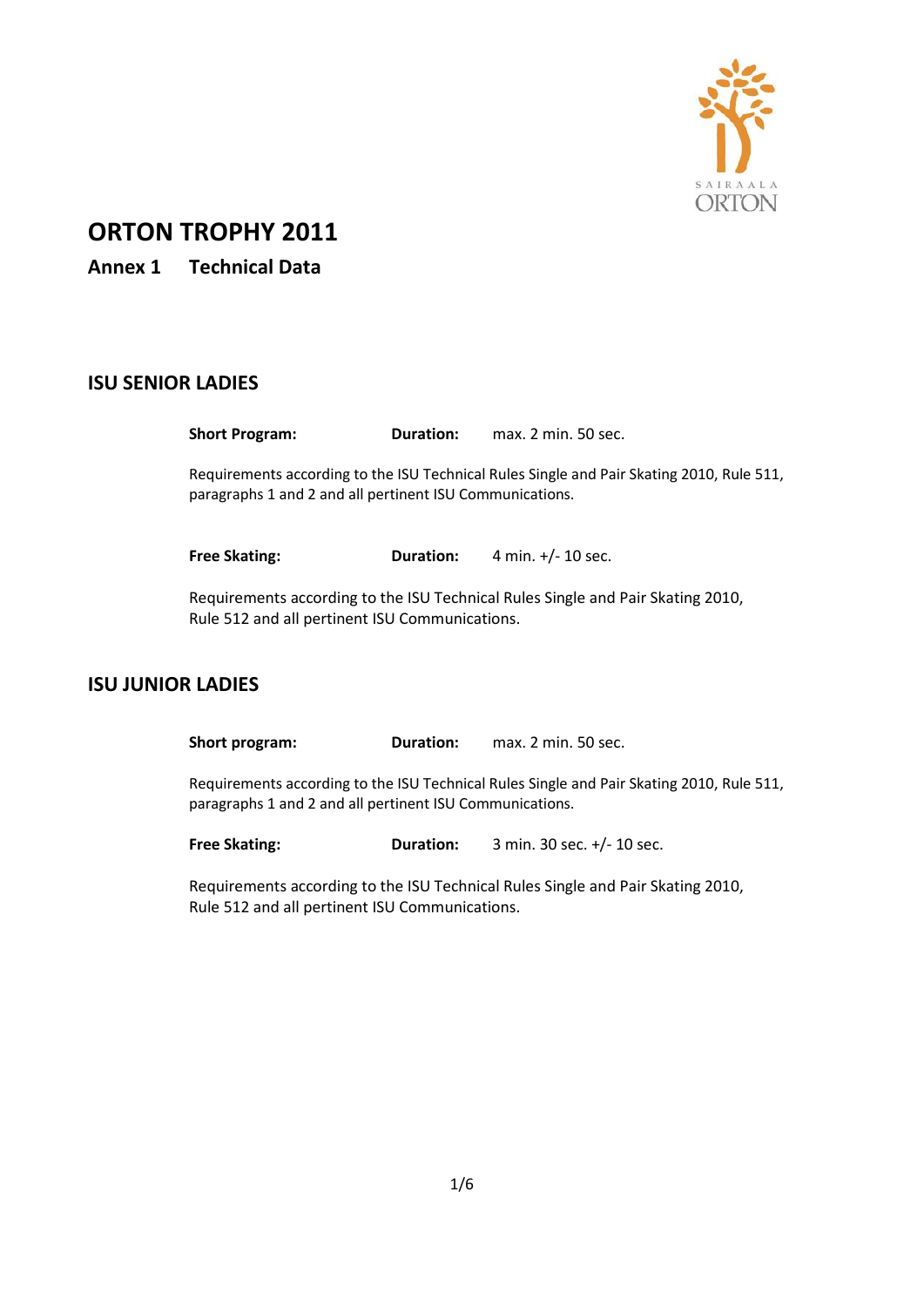# **JUNIOR B (girls and boys)**

### **Free skating**: **Duration:** max 3 min 40 sec **(girls and boys)**

Requirements for Free Skating, program component factors and falling deductions shall be according to rules of Finnish Figure Skating Association:

- Maximum of 7 jump elements, 1 of which must be Axel type jump
	- o At least 1 but not more than 3 jump combinations or jump sequences
	- o Max. 1 jump combination may consist of 3 jumps. Other combinations may consist of Max. 2 jumps.
	- o A double or triple jump can be repeated once as part of a jump combination or a jump sequence, only
- Maximum of 3 different spins (every spin has to have a different abbreviation)
	- o 1 Spin combination with or without change of foot (Min. 10 revolutions)
	- o 1 Spin with one position and with no change of foot (Min. 5 revolutions) and may start with a jump
	- $\circ$  1 spin of different abbreviation than previous
- Maximum of 1 Step sequence (straight line, serpentine or circular)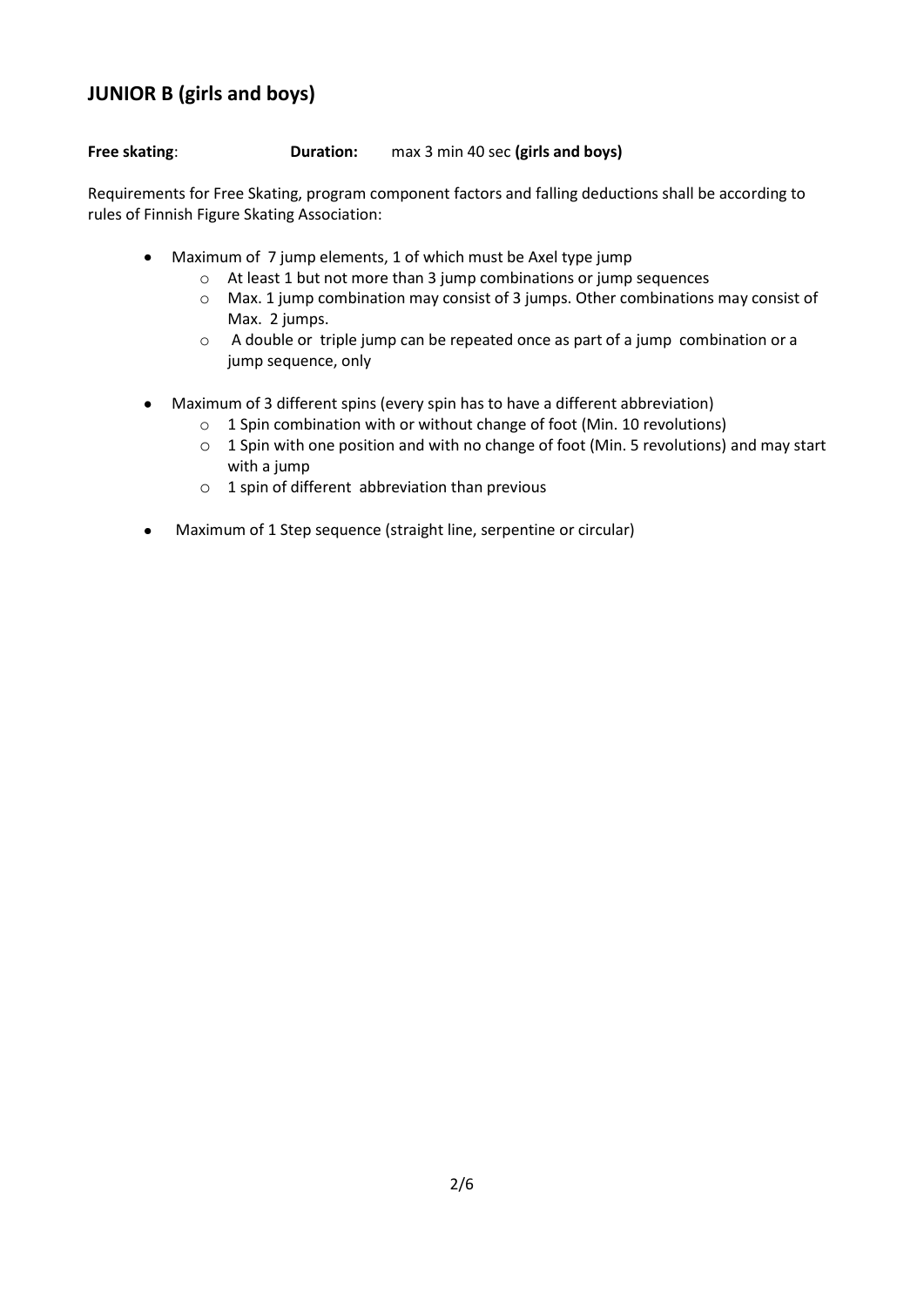## **NOVICE A (girls and boys)**

| <b>Short Program:</b> | <b>Duration:</b> | max 2 min 30 sec (girls and boys)                        |
|-----------------------|------------------|----------------------------------------------------------|
| <b>Free Skating:</b>  | <b>Duration:</b> | 3 min +/- 10 sec (girls), 3 min 30 sec +/- 10 sec (boys) |

Requirements for Free Skating, program component factors and falling deductions shall be according to rules of Finnish Figure Skating Association:

#### **Short Program**

- a) Axel or double axel
- b) Double or triple jump preceded by steps or other free skating movements.
- c) Jump combination (double-double/triple-double/double-triple)
	- Jumps must be different than a solo jump.
- d) **Girls:** Layback spin (Min. 6 rev)

**Boys:** Camel spin or Sit spin (Min. 6 rev)

- with or without a change of foot
- spin shall not start with a jump
- e) Combination spin with one change of foot and at least one change of position (Min. 5 rev on each foot)
- f) Step sequence (straight line, serpentine or circular)

#### **Free Skating**

- Maximum of 6 jump elements (girls) / 7 jump elements (boys), 1 of which must be Axel type jump (girls and boys)
	- o Not more than 3 jump combinations or jump sequences
	- $\circ$  Max. 2 jumps with two and a half (2 1/2) or three (3) revolutions which are executed as a solo jump, can be repeated once as part of a jump combination or a jump sequence. Same jumps with two and a half (2 1/2) or three (3) revolutions can be repeated once only.
	- o Max. 1 jump combination may consist of 3 jumps. Other combinations may consist of Max. 2 jumps
	- Maximum of 3 different spins
		- o 1 Spin combination with Min. 1 change of position (Min. 10 revolutions)
		- o 1 Flying Spin with one position and with no change of foot (Min. 6 revolutions)
		- o 1 spin of different nature than previous (one position 6 revolutions, spin combination - 10 revolutions)
	- Maximum of 1 Step sequence (straight line, serpentine or circular)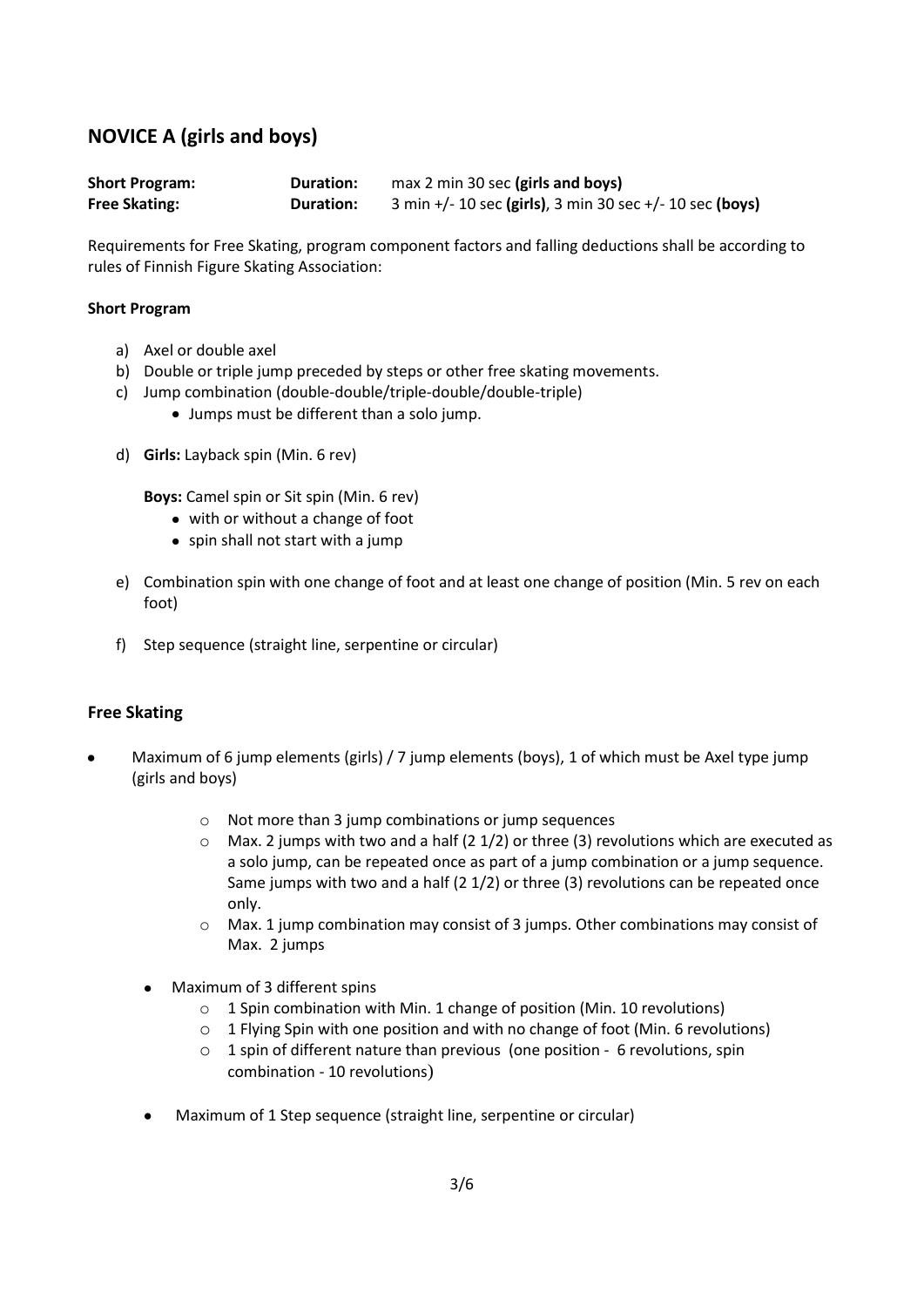## **NOVICE B (girls and boys)**

### **Free skating**: **Duration:** 3 min +/- 10 sec **(girls)**, 3 min ± 30 sec **(boys)**

Requirements for Free Skating, program component factors and falling deductions shall be according to rules of Finnish Figure Skating Association:

- Maximum of 6 jump elements (girls) / 7 jump elements (boys), 1 of which must be Axel type jump (girls and boys)
	- o 3 different double jumps
	- o At least 1 but not more than 3 jump combinations or jump sequences
	- $\circ$  A double or a triple jump can be repeated once as part of a jump combination or a jump sequence, only
	- $\circ$  Max. 1 jump combination may consist of 3 jumps. Other combinations may consist of Max. 2 jumps
	- Maximum of 3 different spins (every spin has to have a different abbreviation)
		- $\circ$  1 spin combination with or without change of foot (Min. 8 revolutions)
		- $\circ$  1 Spin with one position and with no change of foot (Min. 5 revolutions) and may start with a jump
		- o 1 spin of different abbreviation than previous (one foot and position 5 revolutions **or** spin combination - 8 revolutions **or** change of foot spin - 8 revolutions)
	- Maximum of 1 Step sequence (straight line, serpentine or circular)

## **DEBUTANTS (girls and boys)**

**Free Skating: Duration:** 3 min +/- 10 sec **(girls)**, 3 min 30 sec +/- 10 sec **(boys)**

- Maximum of 6 jump elements (girls) / 7 jump elements (boys), 1 of which must be Axel type jump (girls and boys)
	- o 4 different double jumps
	- o Not more than 3 jump combinations or jump sequences
	- $\circ$  A double jump or a triple jump can be repeated once as part of a jump combination or a jump sequence, only
	- $\circ$  Max. 1 jump combination may consist of 3 jumps. Other combinations may consist of Max. 2 jumps
- Maximum of 3 different spins (every spin has to have a different abbreviation)
	- o 1 Spin combination (Min. 8 rev) with or without change of foot
	- o 1 Camel Spin with one change of foot (Min. 4 revolutions on each foot)
	- o **Girls:** Layback spin (Min. 5 rev)
	- o **Boys:** Flying spin with no change of foot or position (Min. 5 rev)
- 1 Step sequence (straight line, serpentine or circular)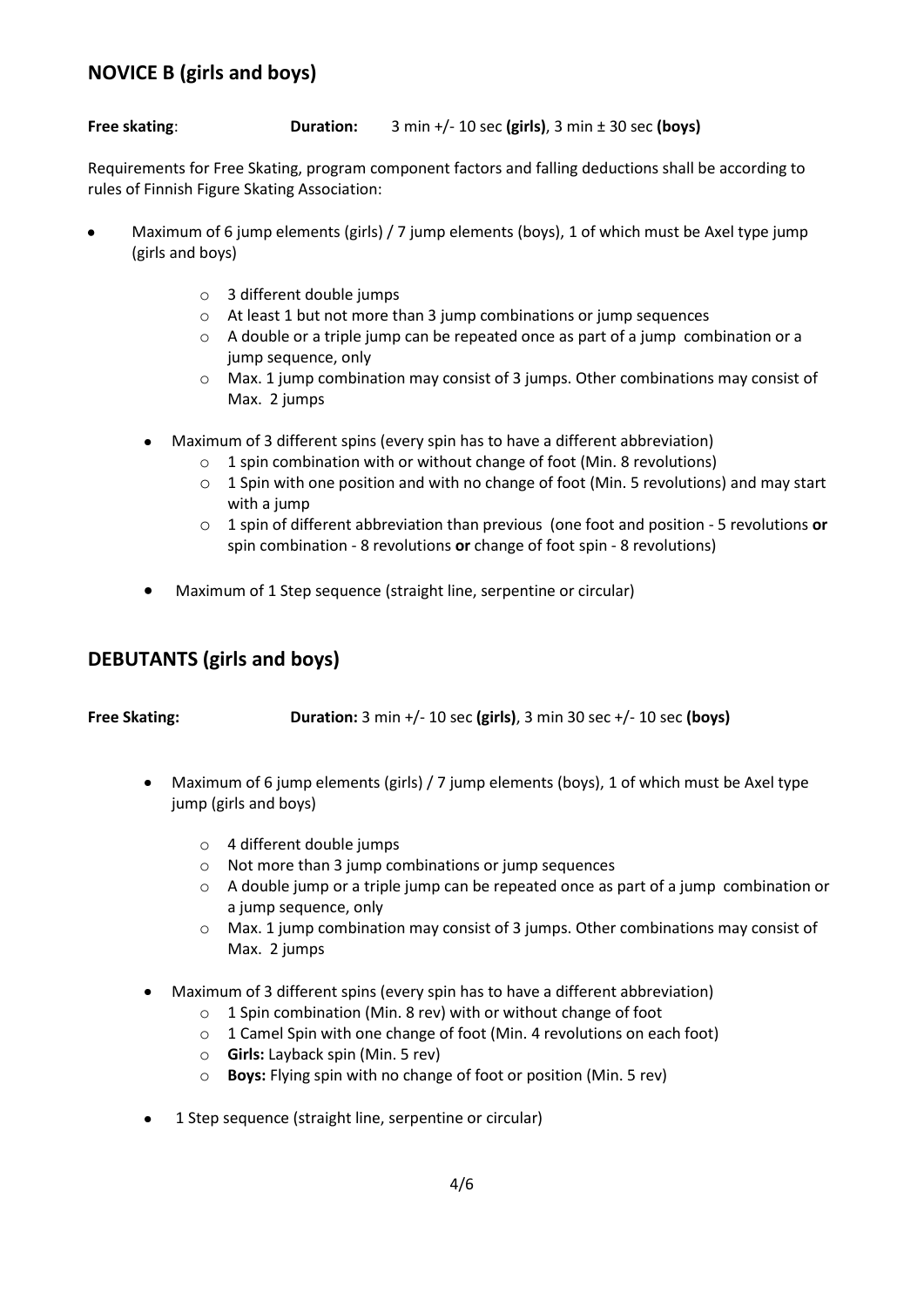## **ALL SPRINGS (girls and boys)**

## **Free Skating: Duration:** max 2.40 **(girls and boys)**

It is allowed to try all double jumps in all Springs' categories

#### **Springs born 2000 and younger**

- *at least 3 different double jumps*

## **Springs born 2001 and younger**

- *at least 2 different double jumps*

**Springs born 2002 and younger**

- *at least 1 double jump*

### **All Springs' categories:**

- · Max. 5 jump elements
	- One of which must be single Axel jump
	- Max. two jump combinations or jump sequences of which max. one jump combination may consist of 3 jumps and another 2 jumps
	- If a double jump is executed as a solo jump, it can only be repeated once as part of a jump combination or a jump sequence
	- · Max. 3 different spins (every spin has to have a different abbreviation!)
		- $\bullet$ Spin combination (8 revolutions), with or without change of foot
		- One spin with one position and no change of foot, or a flying spin (5 revolutions: any position - upright, layback, camel, sit)
		- One spin with a different abbreviation than the other two, 1 position spin (5 revolutions) or a spin combination (8 revolutions)
	- · One step sequence pattern (straight line, serpentine or circular)
	- At least two unsupported spirals